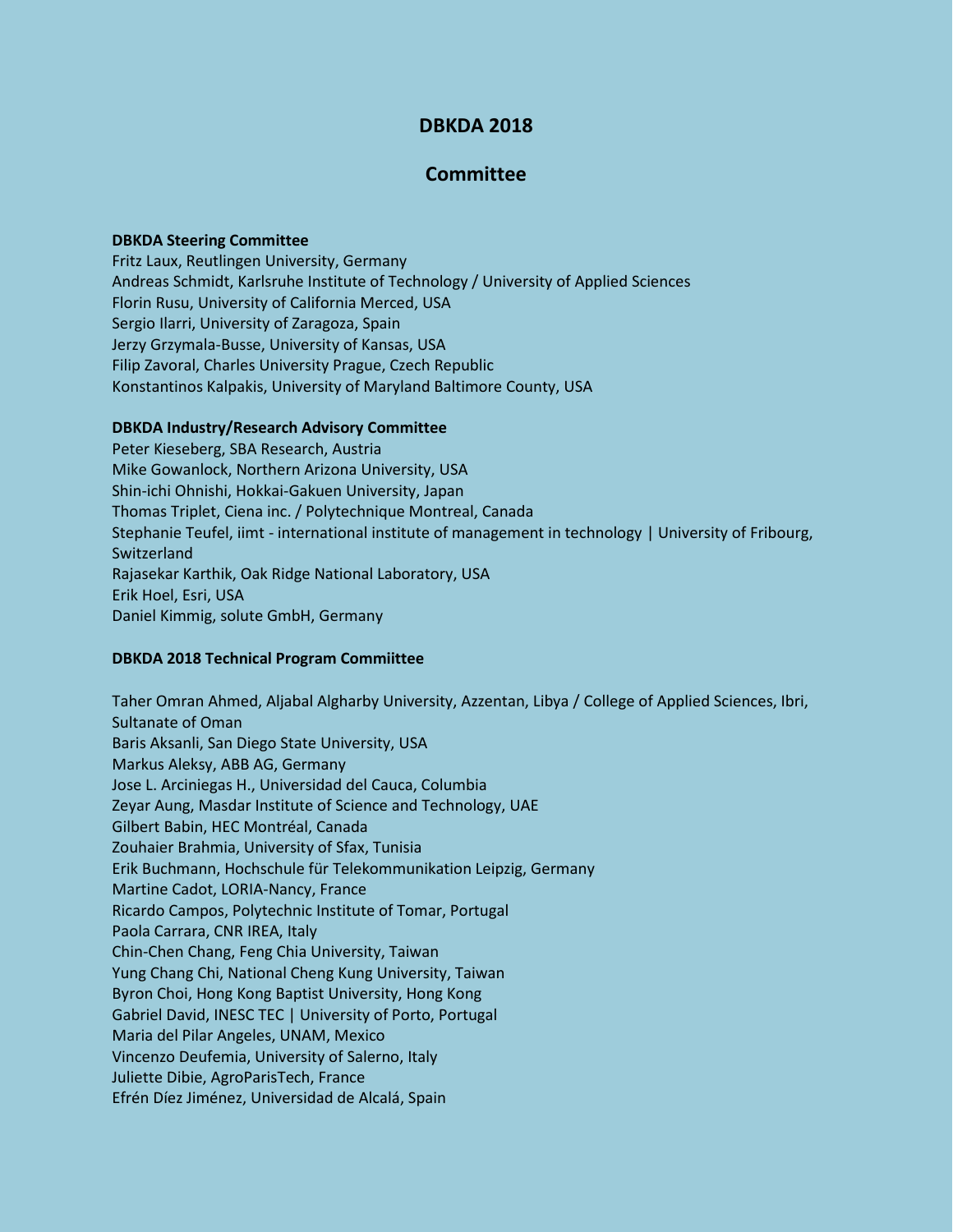Cedric du Mouza, CNAM, Paris Gledson Elias, Federal University of Paraíba (UFPB), Brazil Manuel Filipe Santos, Universidade do Minho | Research Centre Algoritmi, Portugal Ingrid Fischer, Universität Konstanz, Germany Barbara Gallina, Mälardalen University, Sweden Faïez Gargouri, University of Sfax, Tunisia Pedro Gil Madrona, UCLM, Spain Mike Gowanlock, Northern Arizona University, USA Bernard Grabot, Ecole Nationale d'Ingénieurs de Tarbes, France William Grosky, University of Michigan-Dearborn, USA Jerzy Grzymala-Busse, University of Kansas, USA Dirk Habich, Technische Universität Dresden, Germany Erik Hoel, Esri, USA Martin Hoppen, Institute for Man-Machine Interaction - RWTH Aachen University, Germany Wen-Chi Hou, Southern Illinois University, USA Ali Hurson, Missouri University of Science and Technology, USA Hamidah Ibrahim, Universiti Putra Malaysia, Malaysia Sergio Ilarri, University of Zaragoza, Spain Abdessamad Imine, INRIA-LORIA Nancy Grand-Est, France Vladimir Ivančević, University of Novi Sad, Serbia Wassim Jaziri, Taibah University, KSA Imed Kacem, Université de Lorraine, France György Kálmán, Norwegian University of Science and Technology (NTNU)/mnemonic AS, Research Group on Critical Infrastructure Protection, Norway Konstantinos Kalpakis, University of Maryland Baltimore County, USA Verena Kantere, University of Geneva, Switzerland Benjamin Karsin, University of Hawaii, USA Rajasekar Karthik, Oak Ridge National Laboratory, USA Peter Kieseberg, SBA Research, Austria Daniel Kimmig, solute GmbH, Germany Petr Křemen, Czech Technical University in Prague, Czech Republic Anne Laurent, University of Montpellier, France Fritz Laux, Reutlingen University, Germany Lenka Lhotska, Czech Institute of Informatics, Robotics and Cybernetics | Czech Technical University in Prague, Czech Republic Jerry Chun-Wei Lin, Harbin Institute of Technology, China Chunmei Liu, Howard University, USA Yanjun Liu, Feng Chia University, Taiwan Stephane Maag, Telecom SudParis, France Tanu Malik, DePaul University, USA Gerasimos Marketos, Hellenic Open University, Greece Elio Masciari, ICAR-CNR, Italy Michele Melchiori, Università degli Studi di Brescia, Italy Fabio Mercorio, University of Milan - Bicocca, Italy Mario Mezzanzanica, University of Milan Bicocca, Italy Cristian Mihaescu, University of Craiova, Romania Mohamed Mkaouar, ISAAS, Tunisia Francesc D. Muñoz-Escoí, Universitat Politècnica de València (UPV), Spain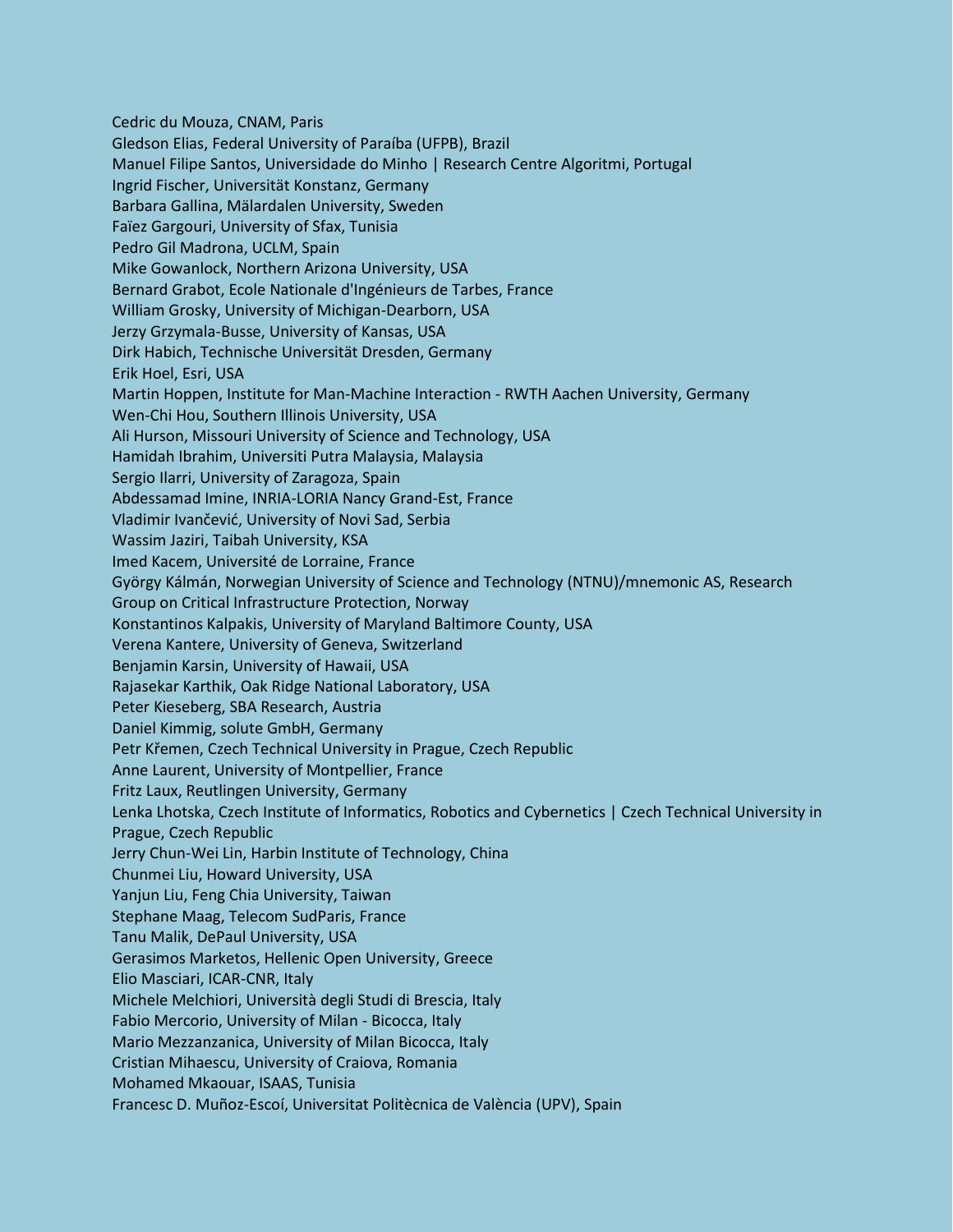Lammari Ilham Nadira, Conservatoire National des Arts et Métiers, France Khaled M. Nagi, Alexandria University, Egypt Joshua C. Nwokeji, Gannon University - Erie Pennsylvania, USA Shin-ichi Ohnishi, Hokkai-Gakuen University, Japan Rasha Osman, University of Khartoum, Sudan Benoît Otjacques, LIST - Luxembourg Institute of Science and Technology, Luxembourg Francesco Parisi, University of Calabria, Italy Bernhard Peischl, Institute for Software Technology | Graz University of Technology, Austria Hai Phan, New Jersey Institute of Technology, USA Gianvito Pio, University of Bari Aldo Moro, Italy Elaheh Pourabbas, National Research Council | Institute of Systems Analysis and Computer Science "Antonio Ruberti", Italy Praveen R. Rao, University of Missouri-Kansas City, USA Manjeet Rege, University of St. Thomas, USA Jan Richling, South Westphalia University of Applied Sciences, Germany Miguel Romero, Simons Institute | UC Berkeley, USA Florin Rusu, University of California Merced, USA M. Saravanan, Ericsson Research, India Idrissa Sarr, Université Cheikh Anta Diop, Dakar, Sénégal Andreas Schmidt, Karlsruhe Institute of Technology / University of Applied Sciences Karlsruhe, Germany Sebastian Schrittwieser, TARGET Research Center, Austria Erich Schweighofer, University of Vienna, Austria Nematollaah Shiri, Concordia University, Canada Patrick Siarry, Université Paris-Est Créteil, France Sergio Tessaris, Free University of Bozen-Bolzano, Italy Olivier Teste, University of Toulouse 2 Jean Jaurès - IRIT Stephanie Teufel, iimt - international institute of management in technology | University of Fribourg, Switzerland Nicolas Travers, CNAM-Paris, France Thomas Triplet, Ciena inc. / Polytechnique Montreal, Canada Robert Ulbricht, Robotron Datenbank-Software GmbH, Dresden, Germany Lucia Vaira, University of Salento, Italy Maurice van Keulen, University of Twente, Netherlands Genoveva Vargas-Solar, French Council of Scientific Research, LIG-LAFMIA, France Ismini Vasileiou, Plymouth University, UK Damires Yluska de Souza Fernandes, Federal Institute of Education, Science and Technology of Paraíba, Brazil Feng George Yu, Youngstown State University, USA Filip Zavoral, Charles University Prague, Czech Republic Qiang Zhu, University of Michigan, USA

## **GraphSM Special Track Chairs**

Dimitar Hristovski, Faculty of Medicine, Ljubljana, Slovenia Andreas Schmidt, Karlsruhe Institute of Technology / University of Applied Sciences Karlsruhe, Germany